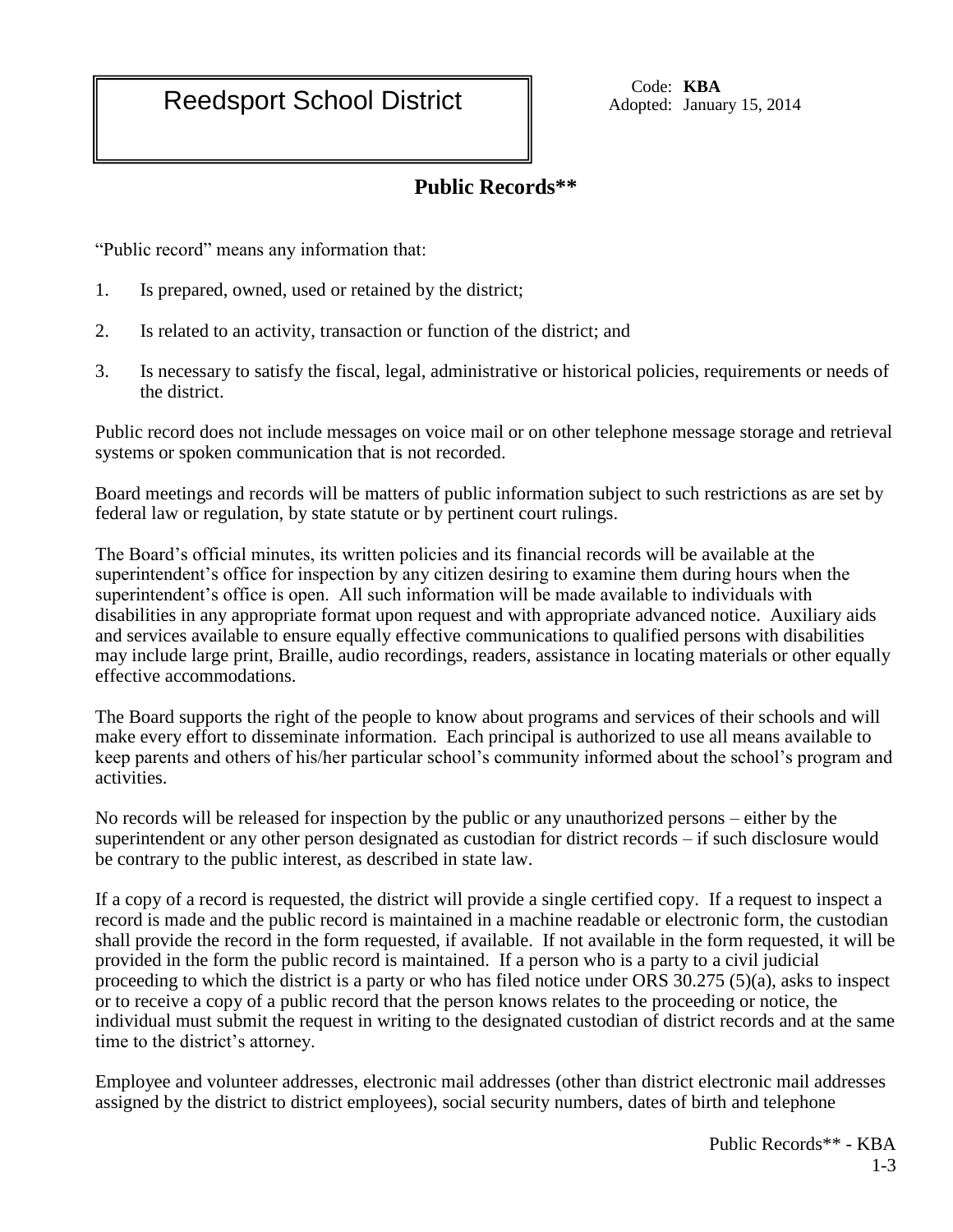numbers contained in personnel records maintained by the district are exempt from public disclosure pursuant to ORS 192.445 and ORS 192.502 (3). Such information may be released only upon the written request of the employee or volunteer or as otherwise provided by law. This exemption does not apply to a substitute teacher, as defined in ORS 342.815, when requested by a professional education association of which the substitute teacher may be a member. District electronic mail addresses assigned by the district to district employees are not exempt. Additionally, the district will not disclose the identification badge or card of an employee without the employee's written consent if the badge or card contains the employee's photograph and the badge or card was prepared solely for internal use by the district to identify district employees.

A duplicate of the photograph used on the badge or card shall not be disclosed.

Upon receipt of a request, the district will respond as soon as practicable and without unreasonable delay. The response must acknowledge the receipt of the request and one of the following:

- 4. A statement that the district does not possess, or is not the custodian of, the public record;
- 5. Copies of all requested public records for which the district does not claim an exemption from disclosure under ORS 192.410 to 192.505;
- 6. A statement that the district is the custodian of at least some of the requested public records, an estimate of the time the district requires before the public records may be inspected or copies of the records will be provided and an estimate of the fees that the requester must pay as a condition of receiving the public records;
- 7. A statement that the district is the custodian of at least some of the requested public records and that an estimate of the time and fees for disclosure of the public records will be provided by the district within a reasonable time;
- 8. A statement that the district is uncertain whether the district possesses the public record and that the district will search for the record and make an appropriate response as soon as practicable;
- 9. A statement that state or federal law prohibits the district from acknowledging whether the record exists or that acknowledging whether the record exists would result in the loss of federal benefits or other sanction. A statement under this paragraph must include a citation to the state or federal law relied upon by the district.

The district may request additional information or clarification from the requester for the purpose of expediting the district's response to the request.

The Board reserves the right to establish a fee schedule which will reasonably reimburse the district for the actual cost of making copies of public records for the public. There will be no additional charge for auxiliary aids and services provided for qualified persons with disabilities.